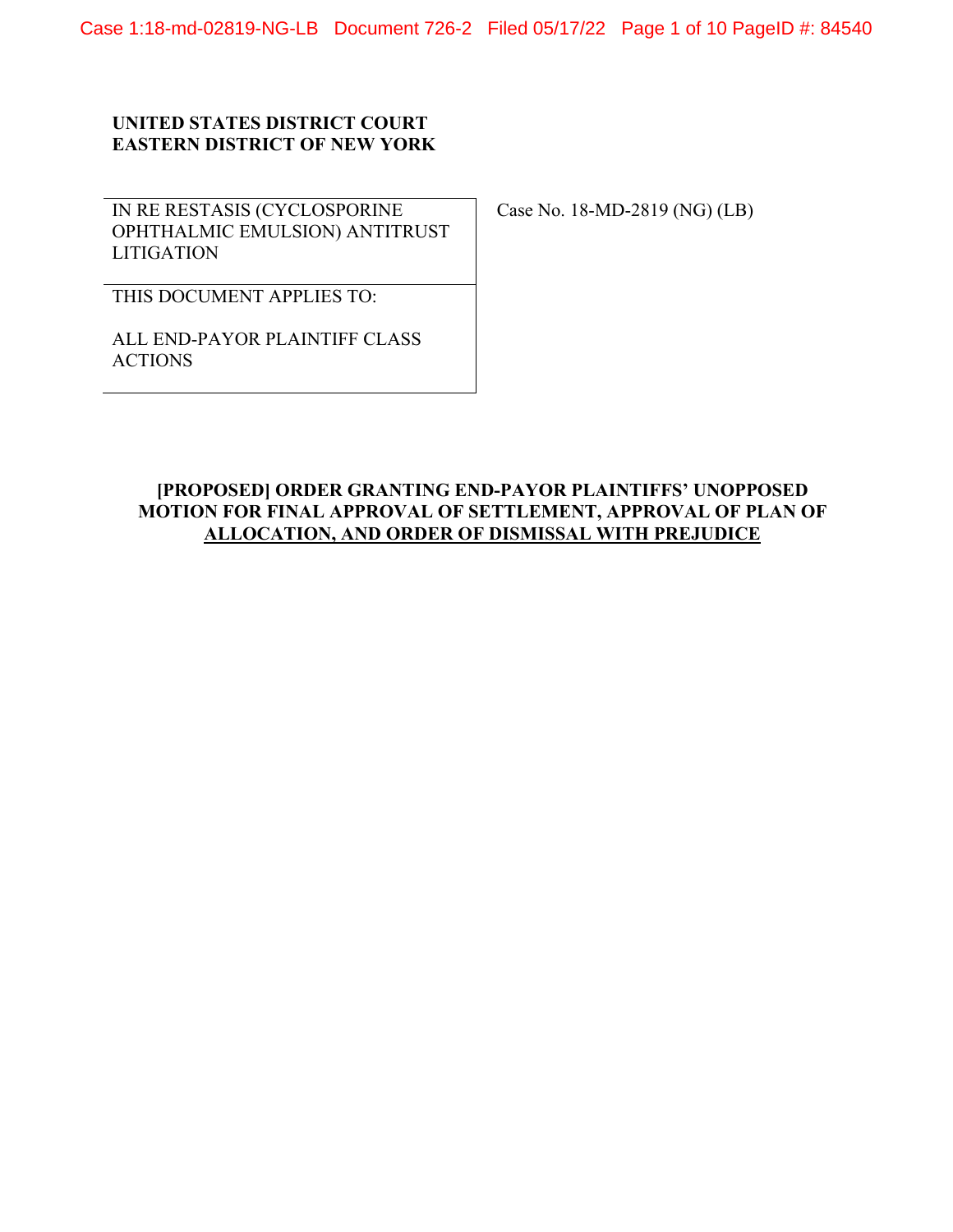Pursuant to Rule 23(e) of the Federal Rules of Civil Procedure, and in accordance with the terms of the End-Payor Class Settlement Agreement with Allergan dated September 23, 2021:

WHEREAS, terms capitalized in this Order and not otherwise defined herein have the same meanings as those used in the Settlement Agreement and exhibits thereto, *see* ECF No. 708-2, 710-1, 711, 712-1, 715-6;

WHEREAS, this matter having come before the Court by way of End-Payor Plaintiffs' Motion for Final Approval of Settlement, Approval of Plan of Allocation, and Order of Dismissal with Prejudice ("Motion");

WHEREAS, on September 23, 2021, End-Payor Plaintiffs and Defendant Allergan, Inc.

("Allergan") entered into a settlement agreement that, if finally approved by the Court, would

result in a settlement of the end-payors' claims in the Action;

WHEREAS, on January 18, 2022, the Court issued an order ("Preliminary Approval

Order"), ECF No. 716, granting End-Payor Plaintiffs' Unopposed Motion for Preliminary

Approval of Class Action Settlement, Notice and Claims Plan, and Plan of Allocation;

WHEREAS, on May 5, 2020, ECF No. 501, the Court certified the following End-Payor

Class:

All persons or entities who indirectly purchased, paid and/or provided reimbursement for some or all of the purchase price for Restasis, other than for resale, who made their purchases in Arizona, Arkansas, California, Colorado, the District of Columbia, Florida, Hawaii, Illinois, Iowa, Kansas, Maine\*, Massachusetts\*, Michigan, Minnesota, Mississippi, Missouri\*, Montana\*, Nebraska, Nevada, New Hampshire, New Mexico, New York, North Carolina, North Dakota, Oregon, Rhode Island, South Dakota, Tennessee, Utah, Vermont\*, West Virginia, and Wisconsin from May 1, 2015, through the present (in the case of Arkansas only, July 31, 2017), for consumption by themselves,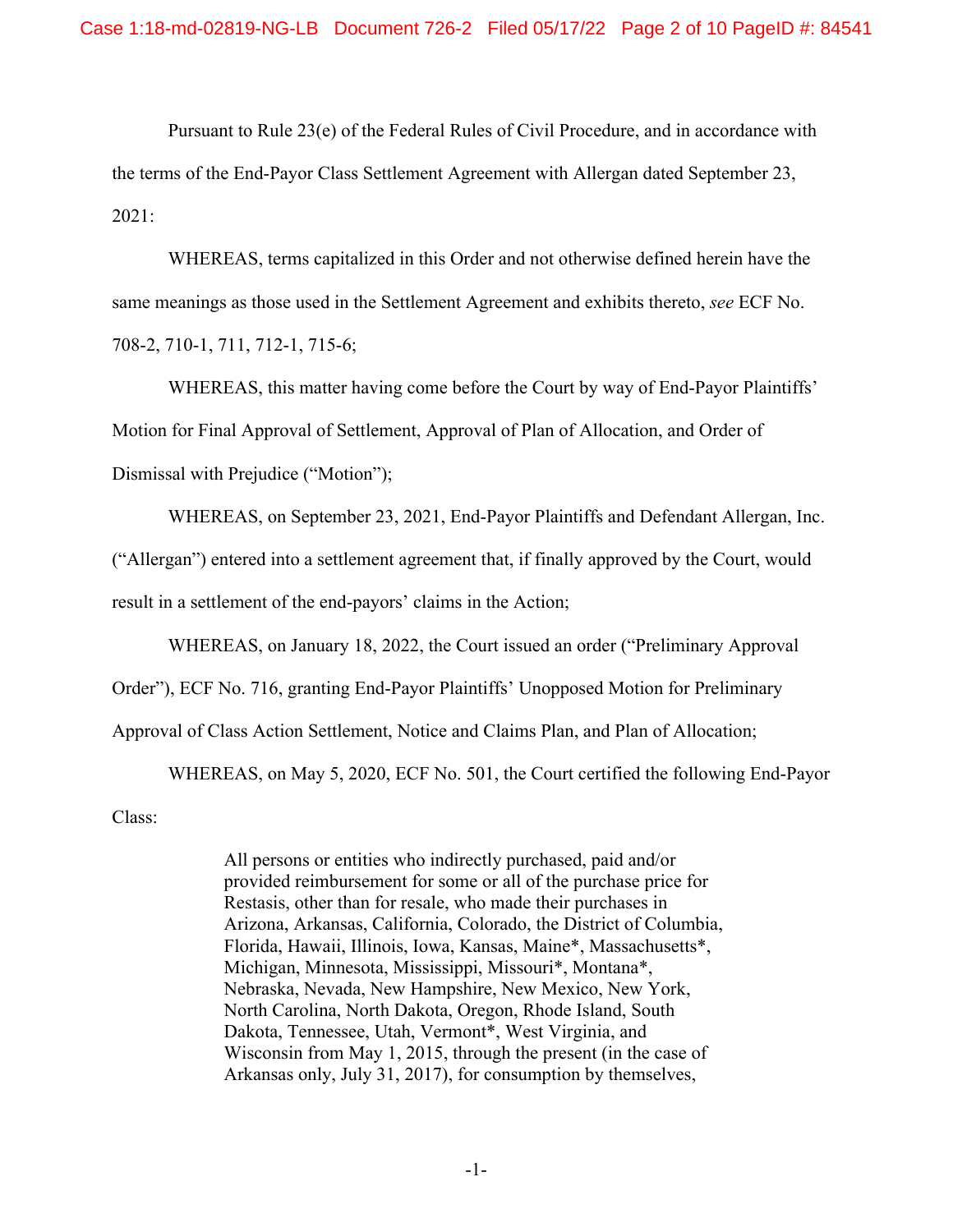their families, or their members, employees, insureds, participants, or beneficiaries.<sup>1</sup>

WHEREAS, the Court excluded the following from the End-Payor Class:

Allergan, its officers, directors, employees, subsidiaries, and affiliates; all federal and state government entities except for cities, towns, municipalities, or counties with self-funded prescription drug plans; all persons or entities who purchased Restasis for purposes of resale or directly from Allergan of its affiliates; fully insured health plans, *i.e.*, plans that purchased insurance covering 100 percent of their reimbursement obligations to members; any "flat copay" consumers who purchased Restasis only via a fixed dollar copayment that does not vary on the basis of the drug's status as brand or generic; PBMs; and all judges assigned to this case and their chambers staff and any members of the judges' or chambers staff's immediate families.

WHEREAS, in the Preliminary Approval Order, for the purposes of settlement the Court

amended the class period set forth in the class definition, with respect to all states except for

Arkansas, to end on July 31, 2021, and further excluded MSP Recovery Claims, Series LC,

MSPA Claims 1, LLC, and MAO-MSO Recovery II, LLC, Series PMPI, who jointly filed a

separate action against Allergan and have settled separately with Allergan;

WHEREAS, in accordance with the Preliminary Approval Order, notice of settlement

was given by publication beginning on February 1, 2022; by direct mail and e-mail beginning on

February 8, 2022; by toll-free telephone helpline beginning February 1, 2022; and by website,

www.RestasisLitigation.com, beginning February 1, 2022;

WHEREAS, only five End-Payor Class Members have submitted requests to exclude themselves from the settlement;

WHEREAS, no End-Payor Class Member has objected to the Settlement Agreement;

<sup>&</sup>lt;sup>1</sup> In the states marked with an asterisk, class members are only consumers, not TPPs.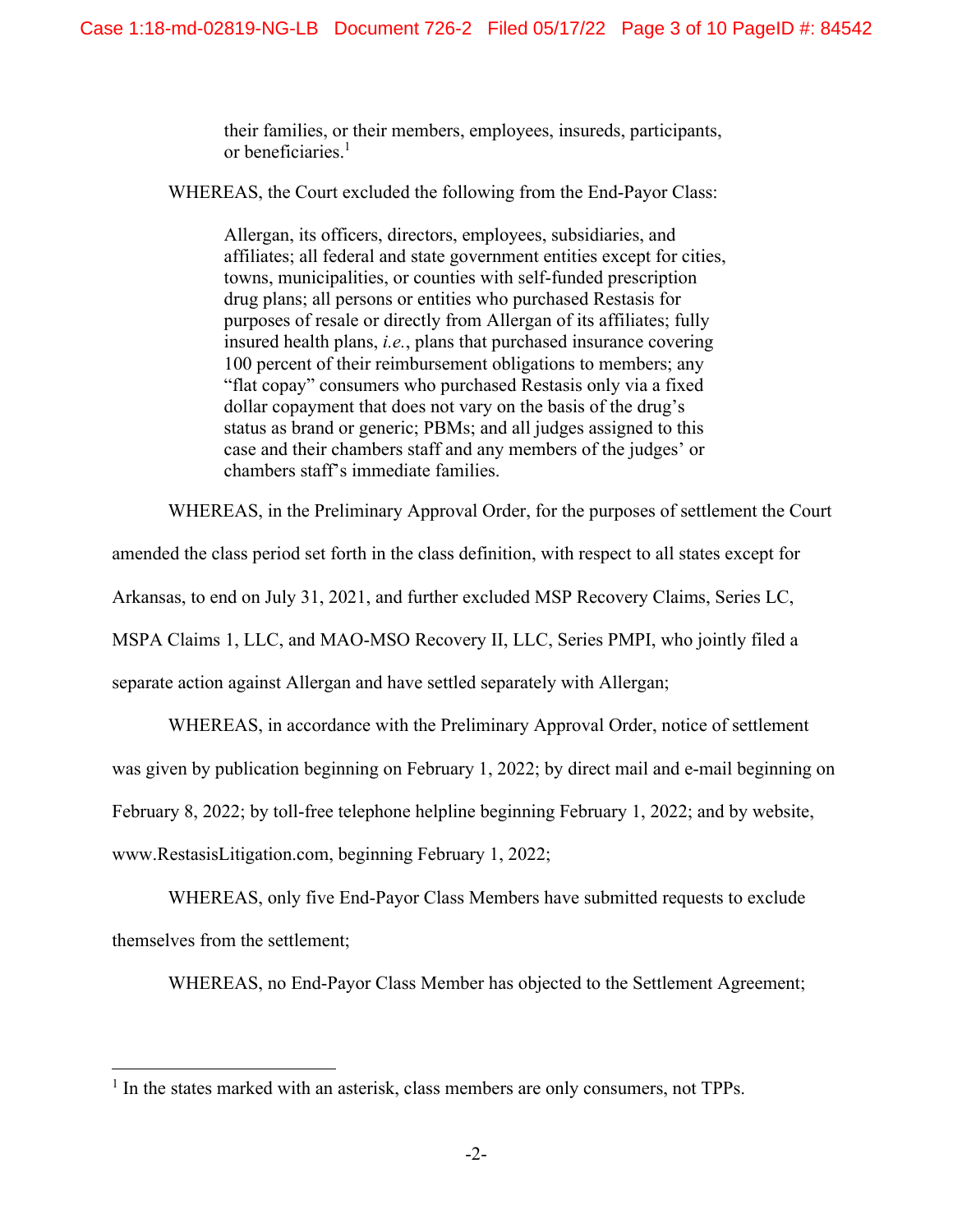WHEREAS, on July 12, 2022, the Court held a fairness hearing, and has considered all of the submissions and arguments with respect to the settlement, and otherwise being fully informed, and good cause appearing therefore;

WHEREAS, this Order incorporates and makes a part hereof the Settlement Agreement and the Preliminary Approval Order,

THEREFORE, the Court **GRANTS** the motion and **ORDERS** as follows:

## **I. Jurisdiction**

1. The Court has jurisdiction over the subject matter of and the parties to the Action.

**II. Notice** 

2. Notice has been given to the Class in substantially the manner approved by the Court in its Preliminary Approval Order.

3. Such notice, in the form presented by the exhibits to the Declaration of Eric J. Miller Regarding Dissemination of Notice, ECF No. 725, constituted the best notice practicable under the circumstances. The notice provided for actual individual notice to all Class Members who were identified through reasonable efforts by direct mail and/or e-mail, and was further given by publication in print and on a case-specific website, www.RestasisLitigation.com.

4. This notice provided Class Members due and adequate notice of the settlement, the Settlement Agreement, these proceedings, and the rights of End-Payor Class Members to opt out of the Settlement Agreement or object to Settlement Agreement.

#### **III. Final Approval**

5. The deadline to e-mail or postmark requests to opt out from the End Payor Class and Settlement Agreement was May 3, 2022. Only five exclusion requests were received before the date of the fairness hearing.

-3-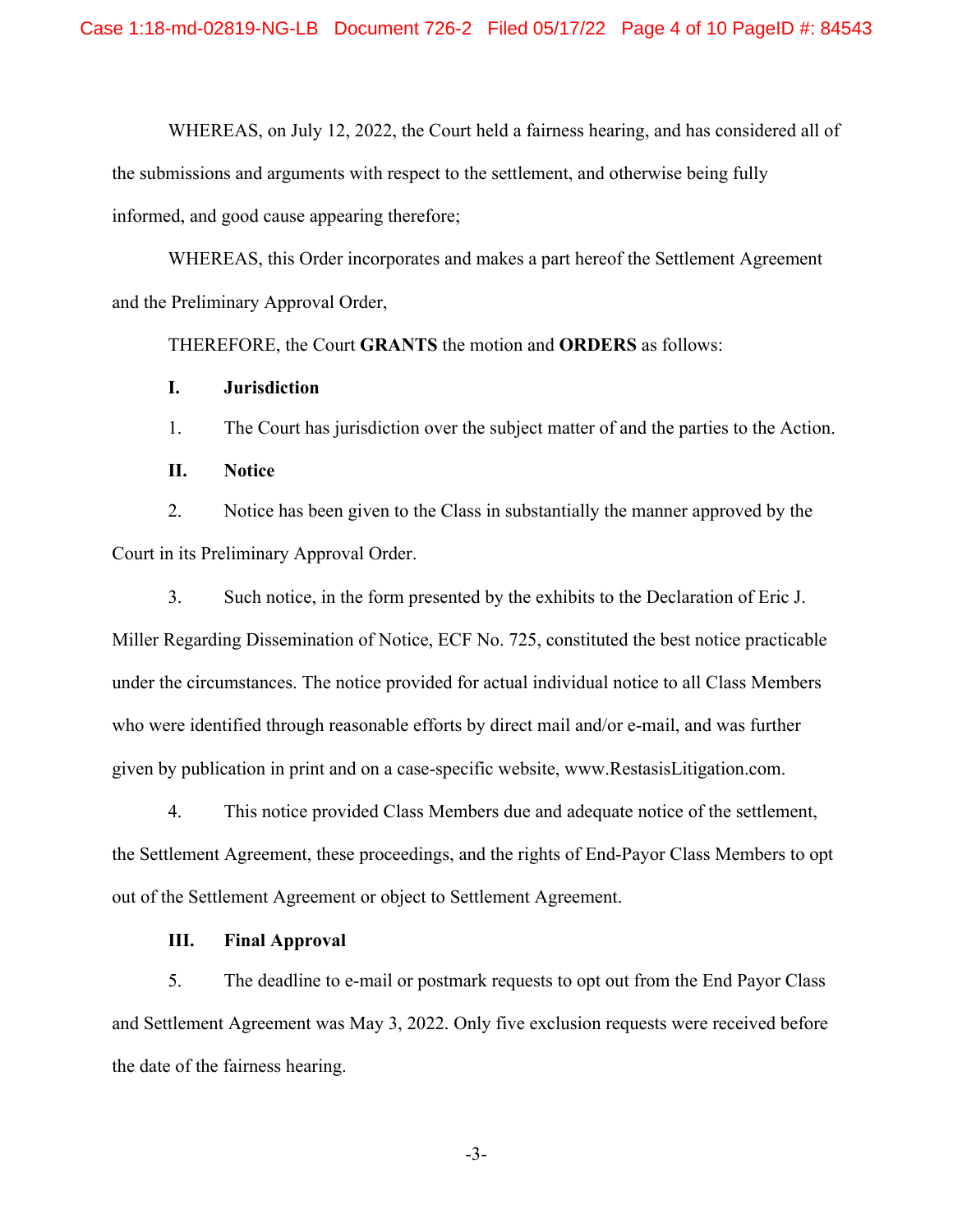6. The deadline for Class Members to object to the Settlement Agreement was June

7, 2022.

- 7. On July 12, 2022, the Court held a fairness hearing.
- 8. The Settlement Agreement includes the following releases:

u. "Released Claims" means any and all manner of claims, demands, rights, actions, suits, causes of action, lawsuits, proceedings, judgments, losses, liabilities, fees (including attorneys' fees and the fees of expert witnesses), costs, penalties, injuries, or damages of any kind whatsoever, whether class, individual, or otherwise in nature, whenever incurred, known or unknown (including, but not limited to, "Unknown Claims"), foreseen or unforeseen, suspected or unsuspected, asserted or unasserted, contingent or non-contingent, accrued or unaccrued, in law or in equity, under the laws of any jurisdiction, which Releasors or any Releasor, whether directly, representatively, derivatively, or in any other capacity, ever had, now have, or hereafter can, shall, or may have, relating in any way to any conduct prior to the Effective Date and arising out of or related in any way in whole or in part to: (a) all claims asserted by End Payor Plaintiffs in this Action; and/or (b) all claims concerning alleged delay or impairment in the marketing, sale, manufacture, pricing, or purchase of, or the enforcement of intellectual property related to Restasis or its generic equivalents that could reasonably have been known and/or asserted in the Action, including but not limited to claims of *Walker Process*  Fraud, sham Orange Book patent listings, sham citizen petitions, efforts to petition Congress, transactions with the Saint Regis Mohawk Tribe, or agreements between Allergan and potential manufacturers of generic Restasis resolving patent infringement litigation prior to the date hereof. The Released Claims shall include claims that would arise out of or relate to future purchases of Restasis® or generic Restasis® and that relate to the subject matters described above. For avoidance of doubt, "Released Claims" do not include claims excluded from release under ¶ 11 of this Agreement ("**Claims Excluded from Release**"). …

**7. Released Claims.** Upon the Effective Date, the Releasors (regardless of whether any such Releasor ever seeks or obtains any recovery by any means, including, without limitation, by submitting a Proof of Claim and Release, or by seeking any distribution from the Net Settlement Fund) shall be deemed to have, and by operation of the Judgment shall have fully, finally, and forever released,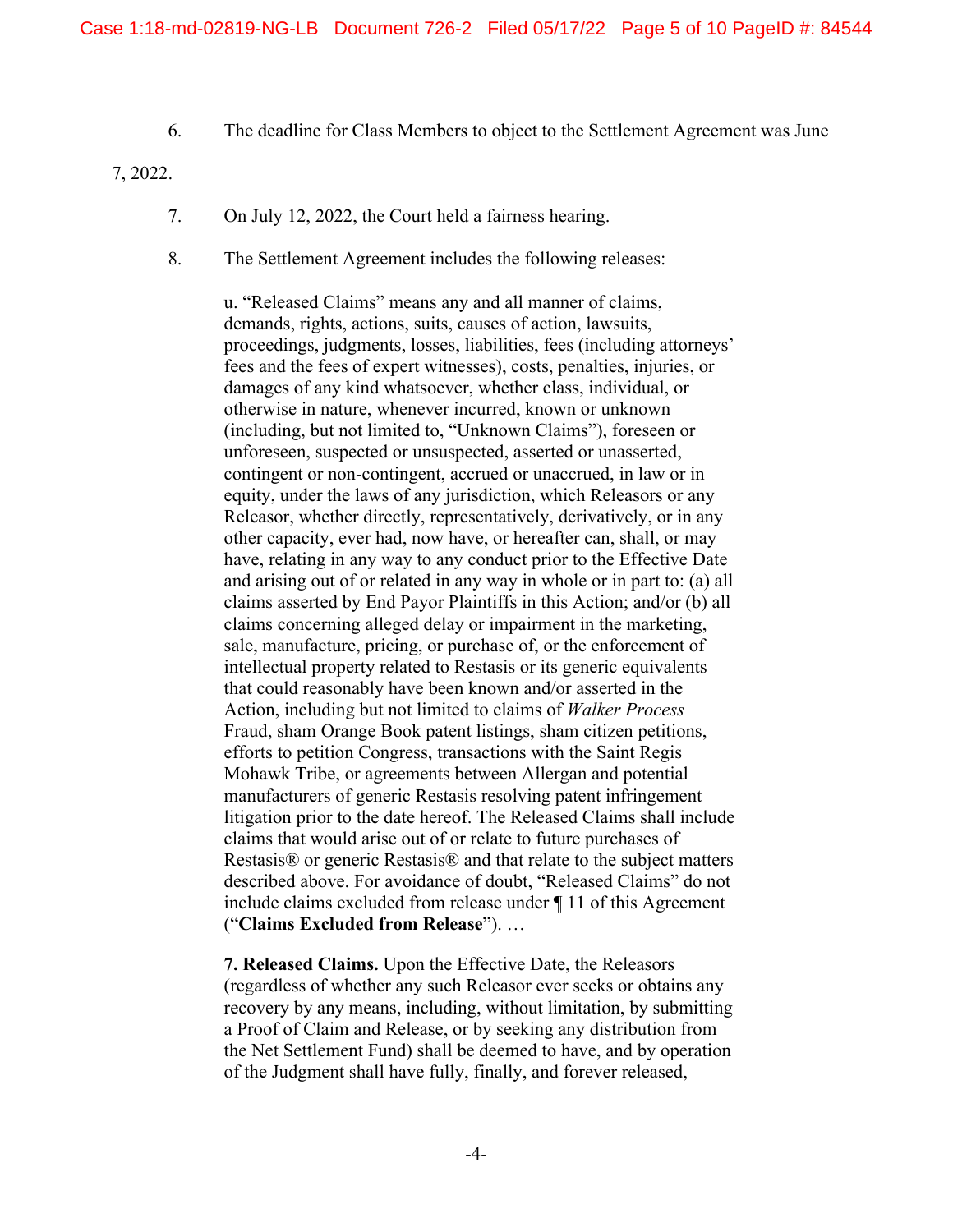relinquished, and discharged all Released Claims against the Releasees.

**8. No Future Actions Following Release**. The Releasors shall not, after the Effective Date, seek (directly or indirectly) to commence, institute, maintain, or prosecute any suit, action, or complaint or collect from or proceed against Defendant or any other Releasee (including pursuant to the Action) based on any Released Claim in any forum worldwide, whether on his, her, or its own behalf, or as part of any putative, purported, or certified class of purchasers or consumers. This Settlement Agreement does not include any provisions for injunctive relief. Class Members shall look solely to the Settlement Fund for settlement and satisfaction against Defendant of all claims that are released hereunder.

**9. Covenant Not to Sue**. Releasors hereby covenant not to sue the Releasees with respect to any such Released Claims. Releasors shall be permanently barred and enjoined from instituting, commencing, or prosecuting against the Releasees any Released Claims or claims related to the Released Claims. The Settling Parties contemplate and agree that this Agreement may be pleaded as a bar to a lawsuit, and an injunction may be obtained, preventing any action from being initiated or maintained in any case sought to be prosecuted on behalf of any Releasors with respect to the Released Claims.

#### **10. Waiver of California Civil Code § 1542 and Similar Laws**.

The Releasors acknowledge that, by executing this Agreement, and for the consideration received hereunder, it is their intention to release, and they are releasing, all Released Claims, even Unknown Claims. In furtherance of this intention, the Releasors expressly waive and relinquish, to the fullest extent permitted by law, any rights or benefits conferred by the provisions of California Civil Code § 1542, as set forth in  $\P$  1(aa), or equivalent, similar, or comparable laws or principles of law. The Releasors acknowledge that they have been advised by Class Counsel of the contents and effects of California Civil Code § 1542, and hereby expressly waive and release with respect to the Released Claims any and all provisions, rights, and benefits conferred by California Civil Code § 1542 or by any equivalent, similar, or comparable law or principle of law in any jurisdiction. The Releasors may hereafter discover facts other than or different from those which they know or believe to be true with respect to the subject matter of the Released Claims, but the Releasors hereby expressly waive and fully, finally, and forever settle and release any known or unknown, suspected or unsuspected, foreseen or unforeseen, asserted or unasserted, contingent or non-contingent, and accrued or unaccrued claim, loss, or damage with respect to the Released Claims, whether or not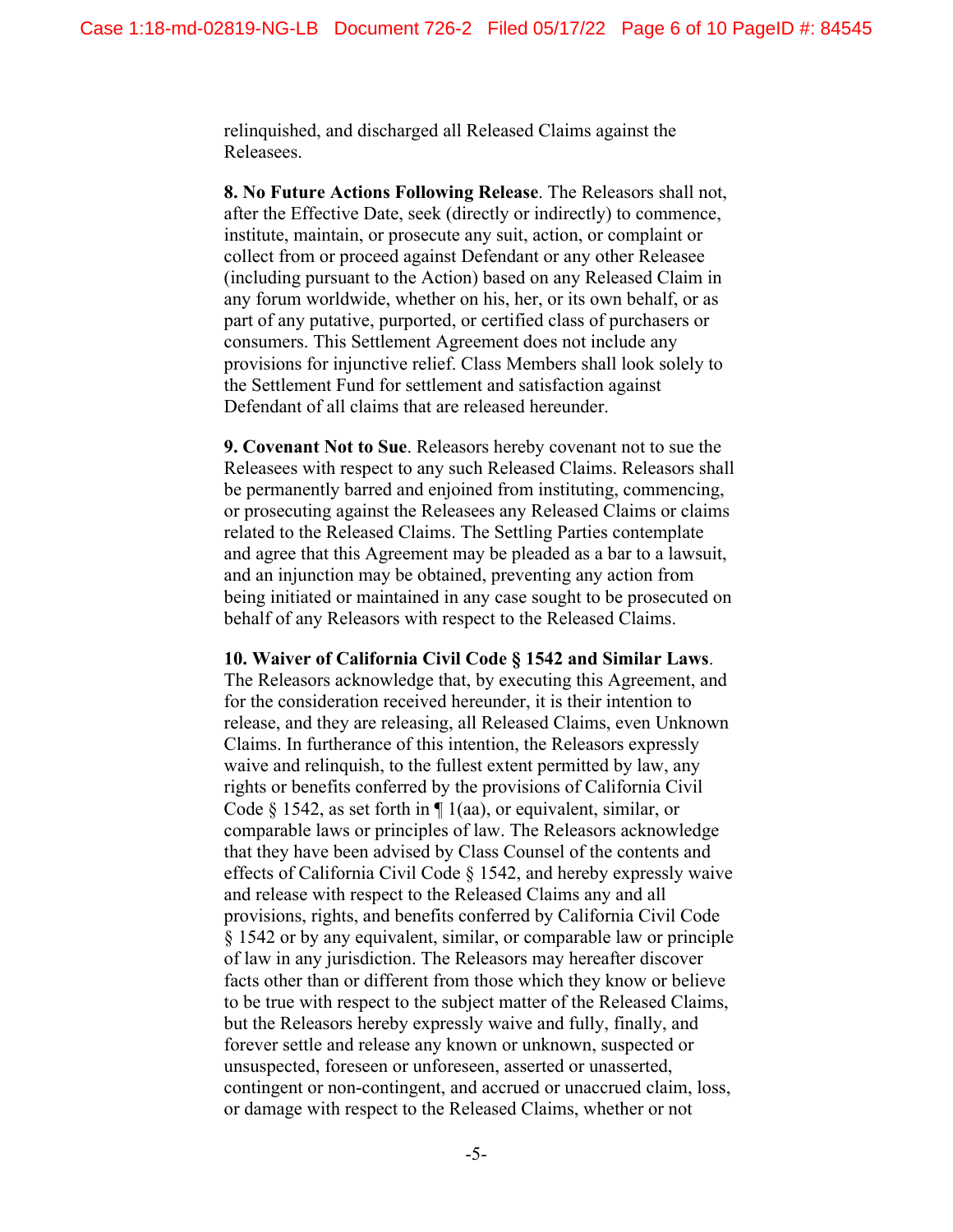concealed or hidden, without regard to the subsequent discovery or existence of such additional or different facts. The release of unknown, unanticipated, unsuspected, unforeseen, and unaccrued losses or claims in this paragraph is not a mere recital.

**11. Claims Excluded from Release**. Notwithstanding the foregoing, the releases provided herein shall not release claims of Persons that are outside the Class; claims or damages arising solely from conduct by Defendant after the Effective Date of this Agreement; claims against Defendant or any Releasee pending in *In re Generic Pharmaceuticals Pricing Antitrust Litigation*, Case No. 2:16-md-02724-CMR (E.D. Pa.); or claims against Defendant other than the Released Claims, such as for product liability, breach of contract, or personal injury; or claims to enforce the terms of this Agreement.

9. The consideration for these releases is twenty-nine million, nine-hundred and

ninety-nine thousand, nine-hundred and ninety-nine U.S. Dollars and ninety-nine cents

(\$29,999,999.99).

10. The Court hereby approves the settlement, as set forth in the Settlement

Agreement, and finds that the settlement is, in all respects, fair, reasonable, and adequate to the Direct Purchaser Settlement Class members, and contains terms that responsible and experienced attorneys could accept considering all relevant risks and factors, and are in full compliance with all applicable requirements of the Federal Rules of Civil Procedure, the United States Constitution (including the Due Process Clause), and the Class Action Fairness Act (including 28 U.S.C. § 1715).

11. Specifically, the settlement is fair, reasonable, and adequate based on the factors set forth in Rule 23(e)(2) and the Second Circuit's decision in *City of Detroit v. Grinnell Corp.*<sup>2</sup>:

 $2$  495 F.2d 448, 463 (2d Cir. 1974) (enumerating the factors to be considered for final approval as: (1) the complexity, expense and likely duration of the litigation; (2) the reaction of the class to the settlement; (3) the stage of the proceedings and the amount of discovery completed; (4) the risks of establishing liability; (5) the risks of establishing damages; (6) the risks of maintaining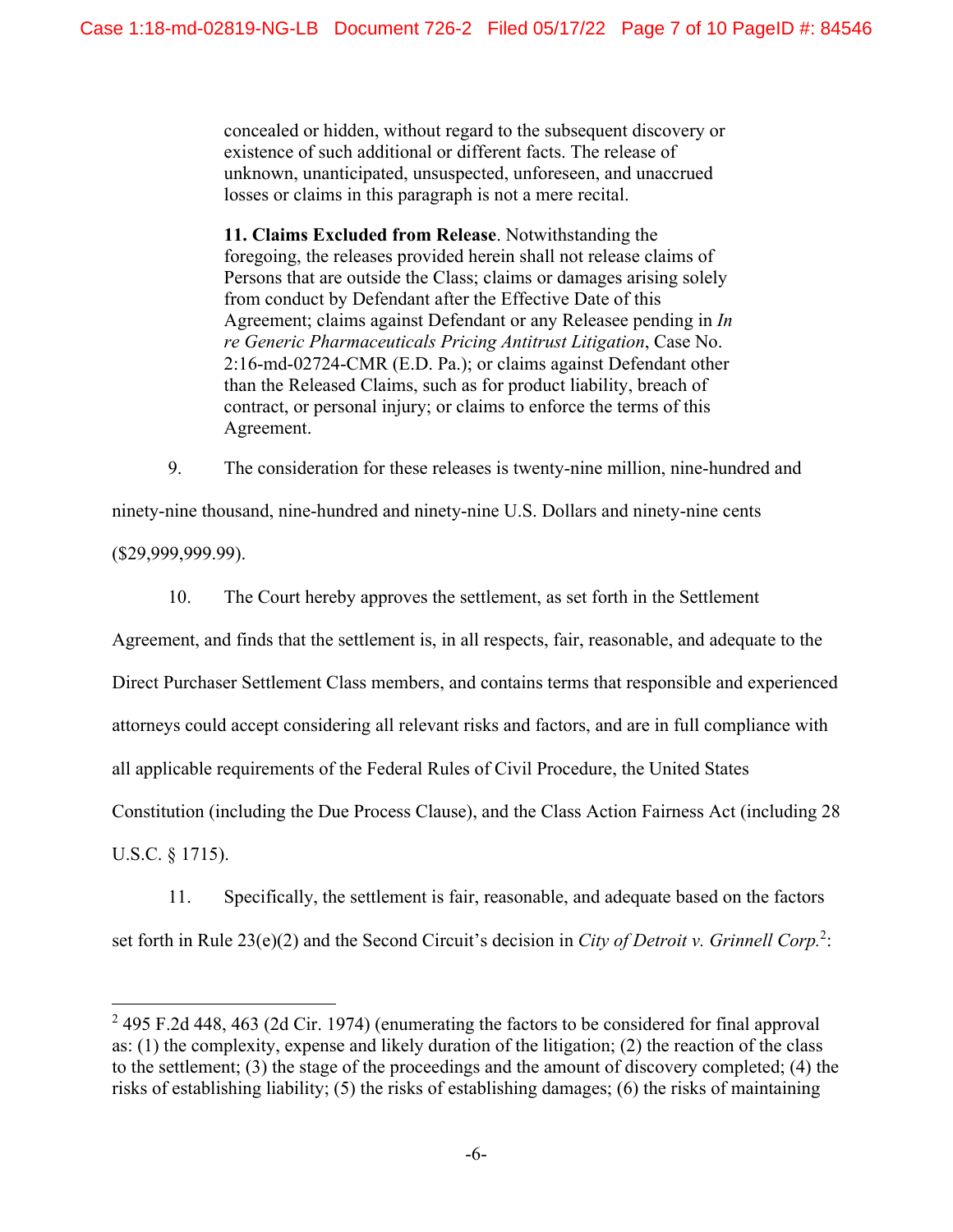- a. The litigation was complex, expensive, and of long duration.
- b. The Class has almost unanimously supported the settlement.
- c. Discovery has been completed, with millions of pages of documents exchanged, depositions taken, and expert reports exchanged.
- d. There are risks associated with establishing liability, damages, and maintaining the Class through trial, including but not limited to the risk that the End-Payor Plaintiffs would not prevail on Allergan's summary judgment motions or key *Daubert* challenges; that the End-Payor Plaintiffs could not prove causation through a hypothetical "but for" world of generic competition; and that a jury would find that the FDA, not Allergan, is responsible for the delayed approval of generic Restasis.
- e. The settlement amount is reasonable in light of the potential recovery and the attendant risks of this litigation.

12. The Plan of Allocation provides for *pro rata* distribution and is fair, reasonable, and adequate.

13. The Court finally approves in all respects the settlement, finds that it benefits the End-Payor Class Members, and directs its consummation pursuant to its terms.

14. Class Counsel and A.B. Data, Ltd., the Court-approved administrator, are

authorized to administer and distribute the net proceeds of the settlement according to the terms

of the Settlement Agreement and the Plan of Allocation.

the class through the trial; (7) the ability of the defendants to withstand a greater judgment; (8) the range of reasonableness of the settlement fund in light of the best possible recovery; and (9) the range of reasonableness of the settlement fund to a possible recovery in light of all the attendant risks of litigation), *abrogated on other grounds by Goldberger v. Integrated Res., Inc.*, 209 F.3d 43 (2d Cir. 2000).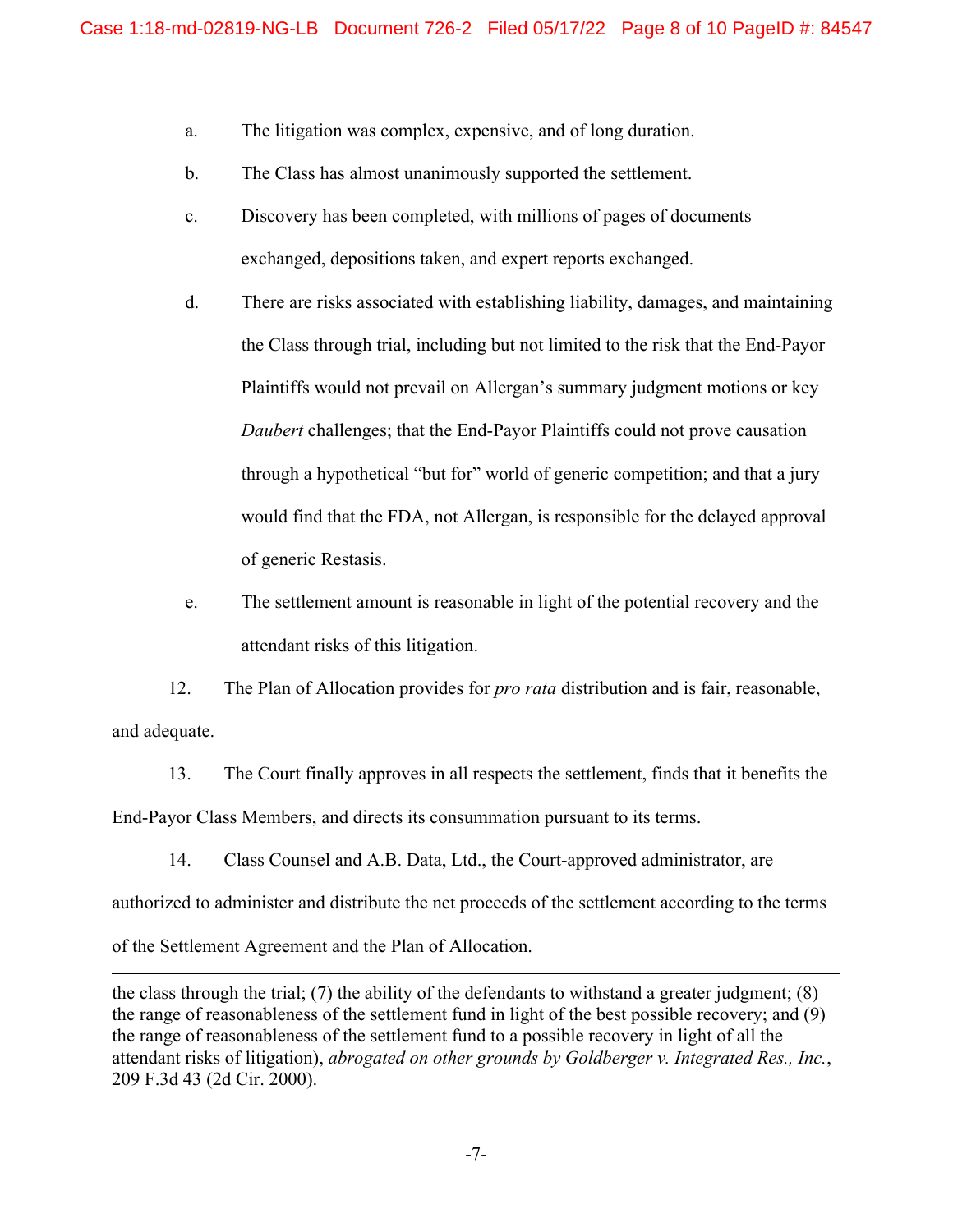15. All of the End-Payor Plaintiffs' and End-Payor Class Members' claims against Allergan in the Action are hereby dismissed with prejudice and without costs, except as provided for in § F of the Settlement Agreement.

16. Neither the contents of this Order nor the Settlement Agreement nor any other Settlement-related document or related proceedings shall constitute, be construed as, or be deemed to be evidence of or an admission or concession by Defendant as to the validity of any claim that has been or could have been asserted against Defendant or as to any liability by Defendant to the End-Payor Class.

17. The Court retains exclusive jurisdiction over the implementation and enforcement of the Settlement Agreement.

### **IV. Judgment**

18. Having found the Settlement Agreement to be fair, reasonable, and adequate, within the meaning of Rule 23(e) of the Federal Rules of Civil Procedure and *Grinnell* as to End-Payor Class Members, and that due, adequate, and sufficient notice has been provided to all persons or entities entitled to receive notice satisfying the requirements of the United States Constitution (including the Due Process Clause), Rule 23 of the Federal Rules of Civil Procedure, and any other applicable law:

- a. The Motion is GRANTED and the settlement shall be consummated in accordance with its terms as set forth in the Settlement Agreement.
- b. The claims against Allergan by the End-Payor Plaintiffs and Class Members are dismissed with prejudice.
- c. No costs or attorneys' fees are recoverable under 15 U.S.C. § 15(a) (and none are sought).

-8-